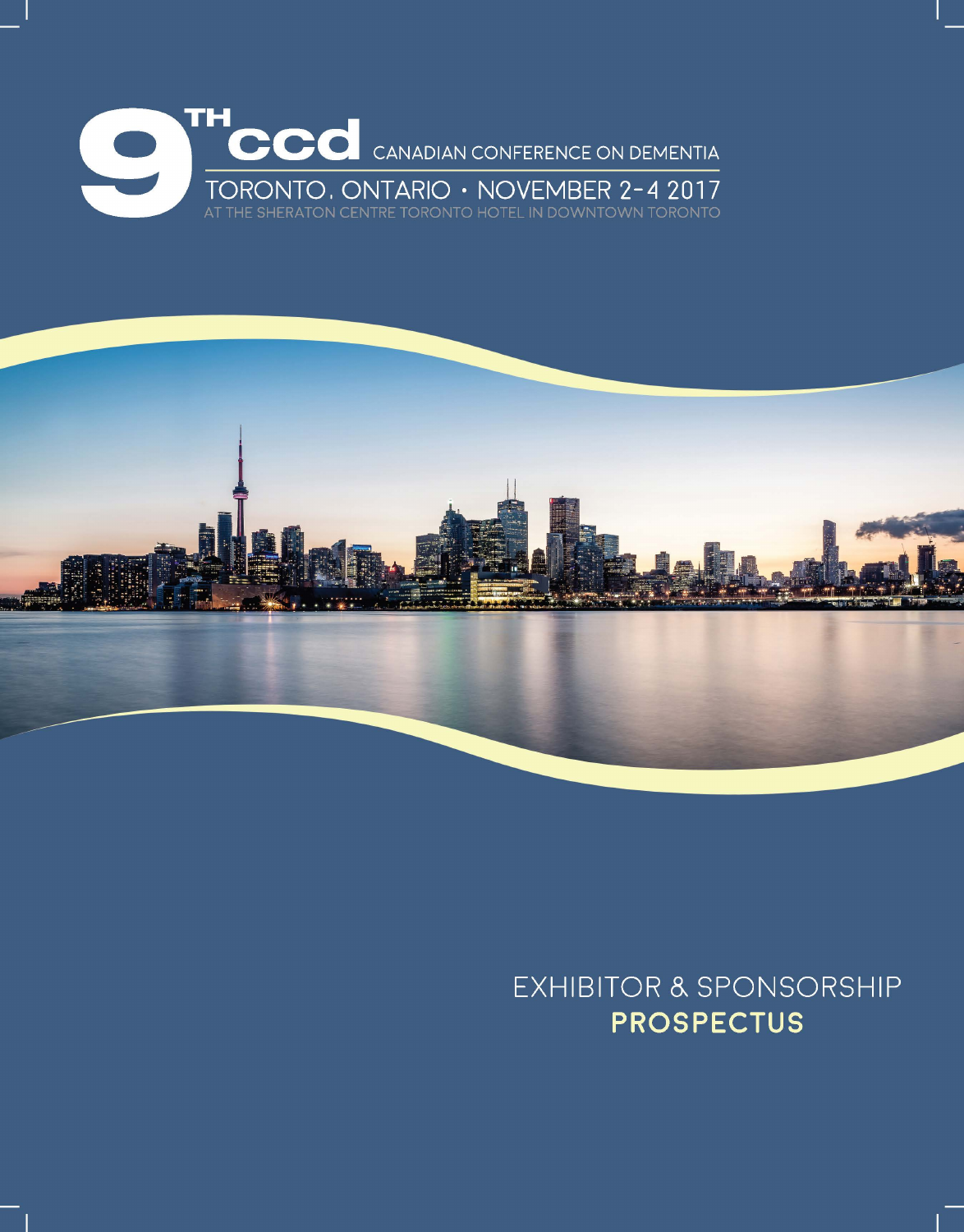

Dear Partners,

On behalf of the planning committee, I am pleased to present the  $9<sup>th</sup>$  Canadian Conference on Dementia (CCD) taking place in Toronto, Ontario from November 2-4, 2017. The CCD was established in 2001 and has held seven highly successful national conferences in Toronto (Oct. 2001 & 2009), Montreal (Oct. 2003 & 2011), Ottawa (Oct. 2005 & 2015), and Vancouver (2007 & 2013). The success of the CCD can be measured by the growth of its attendance, from 150 at the first conference to over 650 registrants at past CCD conferences. Given our success we are anticipating a further increase in registrants for our next conference.

Our program has been successful in attracting a world-renowned faculty of both Canadian and international experts in dementia. Our target audience is comprised of clinicians and researchers who share an interest in dementia from across Canada. In the previous conferences, the majority of the registrants were Canadian specialists in Neurology, Geriatric Medicine and Geriatric Psychiatry. This program has been supported by key dementia stakeholders including the Consortium of Canadian Centres for Clinical Cognitive Research (C5R), Canadian Neurological Society (CNS), Canadian Geriatric Society (CGS), Canadian Academy of Geriatric Psychiatry (CAGP), Canadian Institutes of Health Research (CIHR) and the Alzheimer Society of Canada, all of whom are represented on the organizing committee.

**On behalf of the Organizing Committee we cordially invite you to actively participate in this Conference**. Sponsorship of this event is an effective method of reaching your target audience. As an event exhibitor/sponsor, you will benefit from the marketing exposure from the event. Furthermore, your participation will allow you to network with key decision-makers, providing opportunities for one-on-one networking and communication with the key influencers in your industry.

This exhibitor/sponsor package provides you with numerous marketing opportunities. Whether you are interested in introducing a new service/product, increasing your number of contacts, or reinforcing your position as an industry leader, one of our options will help you find a marketing solution. Please browse through these opportunities and see what works for you or contact me directly and we can tailor a package that addresses your unique marketing and business objectives.

For those of you who have participated as an exhibitor/sponsor in the past, thank you and we look forward to putting forth a successful event once again. As for our newcomers, I look forward to working with you and meeting you at the event. Please browse through this package and let us find a marketing solution for you.

On Behalf of the 9<sup>th</sup> Canadian Conference on Dementia,

Kim Hussey *[Manager, Conference Servic](mailto:sponsorshipCETS@uhn.ca)es University Health Network – Education sponsorshipCETS@uhn.ca*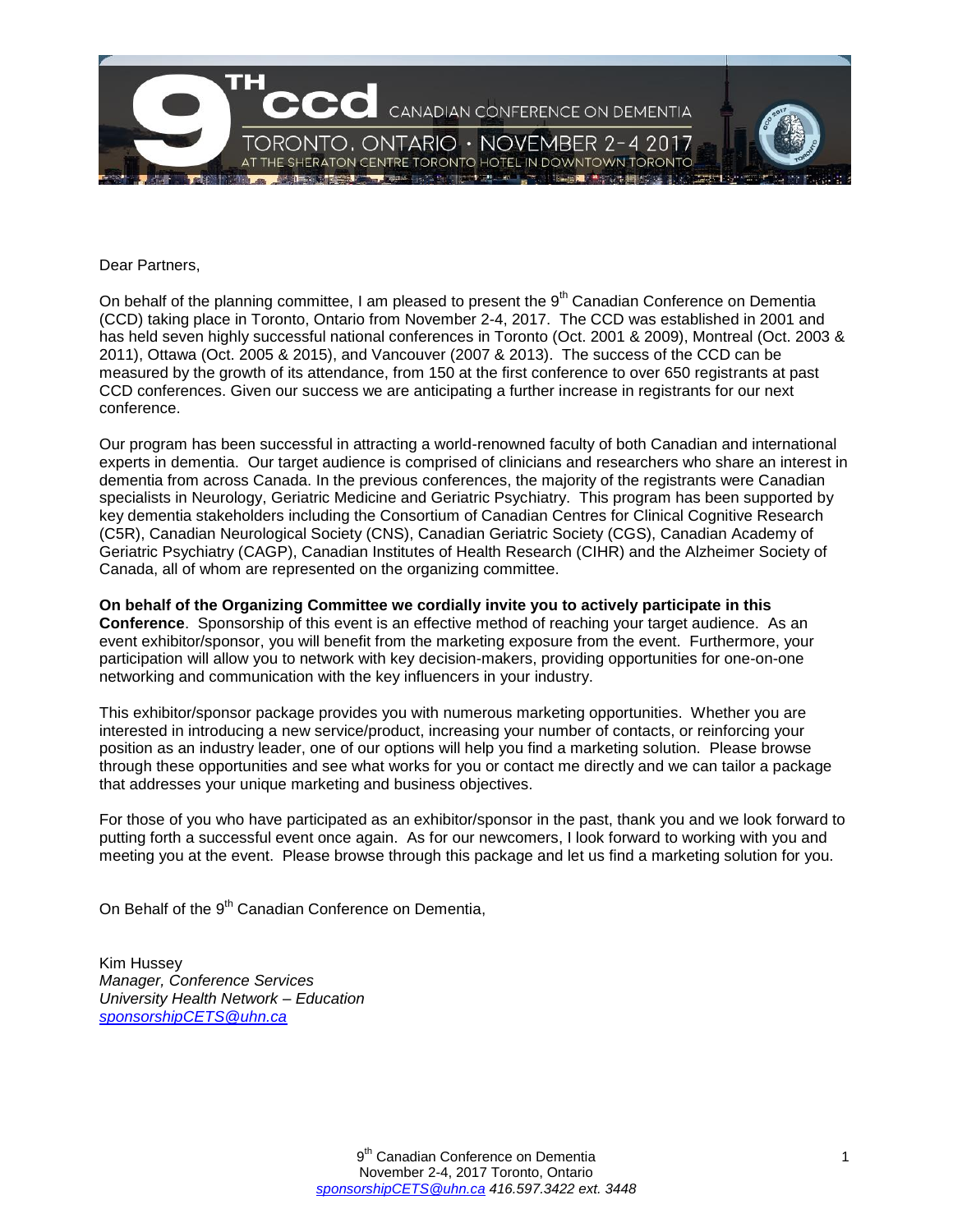

# **Audience Profile (2015 CCD)**



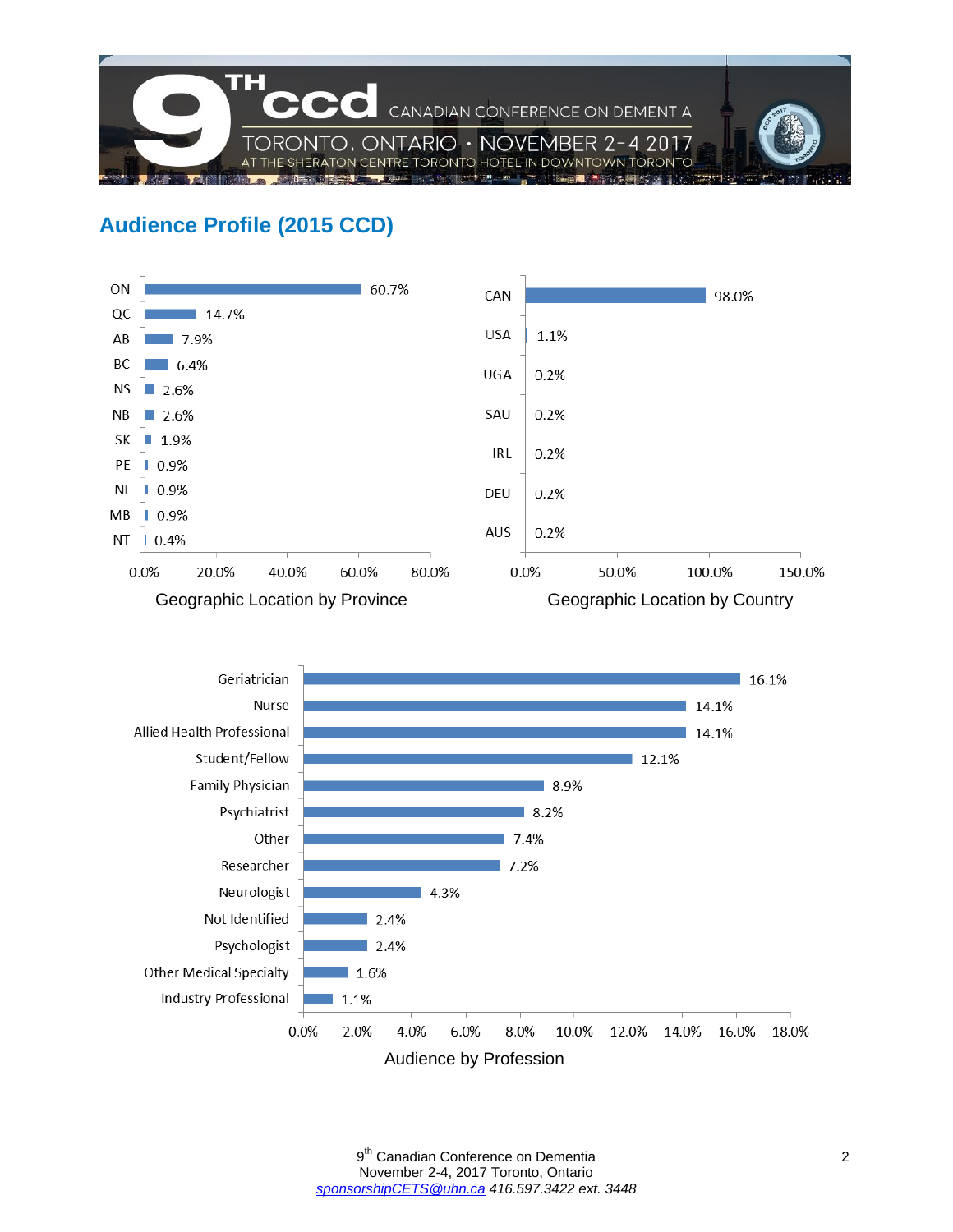

## **Sponsorship Levels**

#### **Diamond Sponsor - \$50,000**

*Named as Diamond Sponsor and receive the following benefits:* 

- **Prime placement in the main menu of the conference app**
- **Opportunity to include two promoted posts per day in our conference app**
- Acknowledgement as **Diamond Sponsor** on all conference and marketing materials including:
	- Networking Events hosted within the conference
	- On all conference signage
	- On slides shown on the main stage during breakfast, breaks, and lunch
	- Email campaigns
	- Conference Website
	- Conference Brochure
- **Company blurb to be showcased in the sponsor section of our conference app**
- Verbal recognition from the podium as a Diamond Sponsor during opening and closing remarks
- Opportunity to have one educational marketing item placed on tables in main room
- Prominent 10 x 10ft exhibit space to display product information and meet with participants
- Complimentary registration for 5 company representatives

#### **Platinum Sponsor - \$30,000**

*Named as Platinum Sponsor and receive the following benefits:* 

- **Opportunity to include one promoted post per day in our conference app**
- Acknowledgement as **Platinum Sponsor** on all conference and marketing materials including:
	- Networking Events hosted within the conference
	- On all conference signage
	- On slides shown on the main stage during breakfast, breaks, and lunch
	- Email campaigns
	- Conference Website
	- Conference Brochure
- **Company blurb to be showcased in the sponsor section of our conference app**
- Verbal recognition from the podium as a Platinum Sponsor during opening and closing remarks
- Opportunity to have one educational marketing item placed on tables in main room
- Prominent 10 x 10ft exhibit space to display product information and meet with participants
- Complimentary registration for 4 company representatives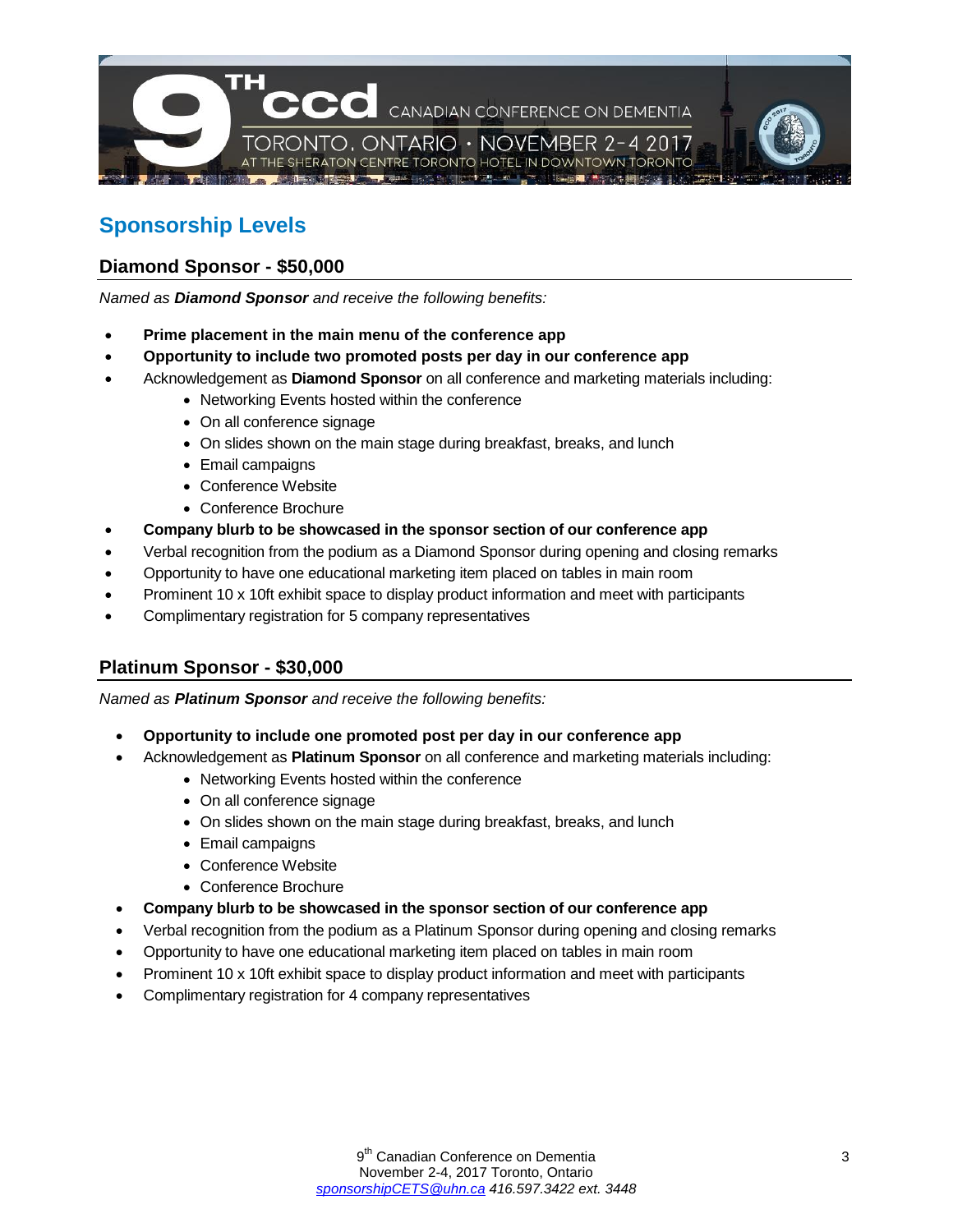

### **Sponsorship Levels**

### **Gold Sponsor - \$20,000**

*Named as Gold Sponsor and receive the following benefits:* 

- Acknowledgement as **Gold Sponsor** on all conference and marketing materials including:
	- Networking Events hosted within the conference
	- On all conference signage
	- On slides shown on the main stage during breakfast, breaks, and lunch
	- Email campaigns
	- Conference Website
	- Conference Brochure
- **Company blurb to be showcased in the sponsor section of our conference app**
- Verbal recognition from the podium as a Gold Sponsor during opening and closing remarks
- Prominent 10 x 10ft exhibit space to display product information and meet with participants
- Complimentary registration for 3 company representatives

#### **Silver Sponsor - \$10,000**

*Named as Silver Sponsor and receive the following benefits:* 

- Acknowledgement as **Silver Sponsor** on all conference and marketing materials including:
	- Networking Events hosted within the conference
	- On all conference signage
	- On slides shown on the main stage during breakfast, breaks, and lunch
	- Email campaigns
	- Conference Website
	- Conference Brochure
- **Company blurb to be showcased in the sponsor section of our conference app**
- Verbal recognition from the podium as a Silver Sponsor during opening and closing remarks
- 10 x 10ft exhibit space to display product information and meet with participants
- Complimentary registration for 2 company representatives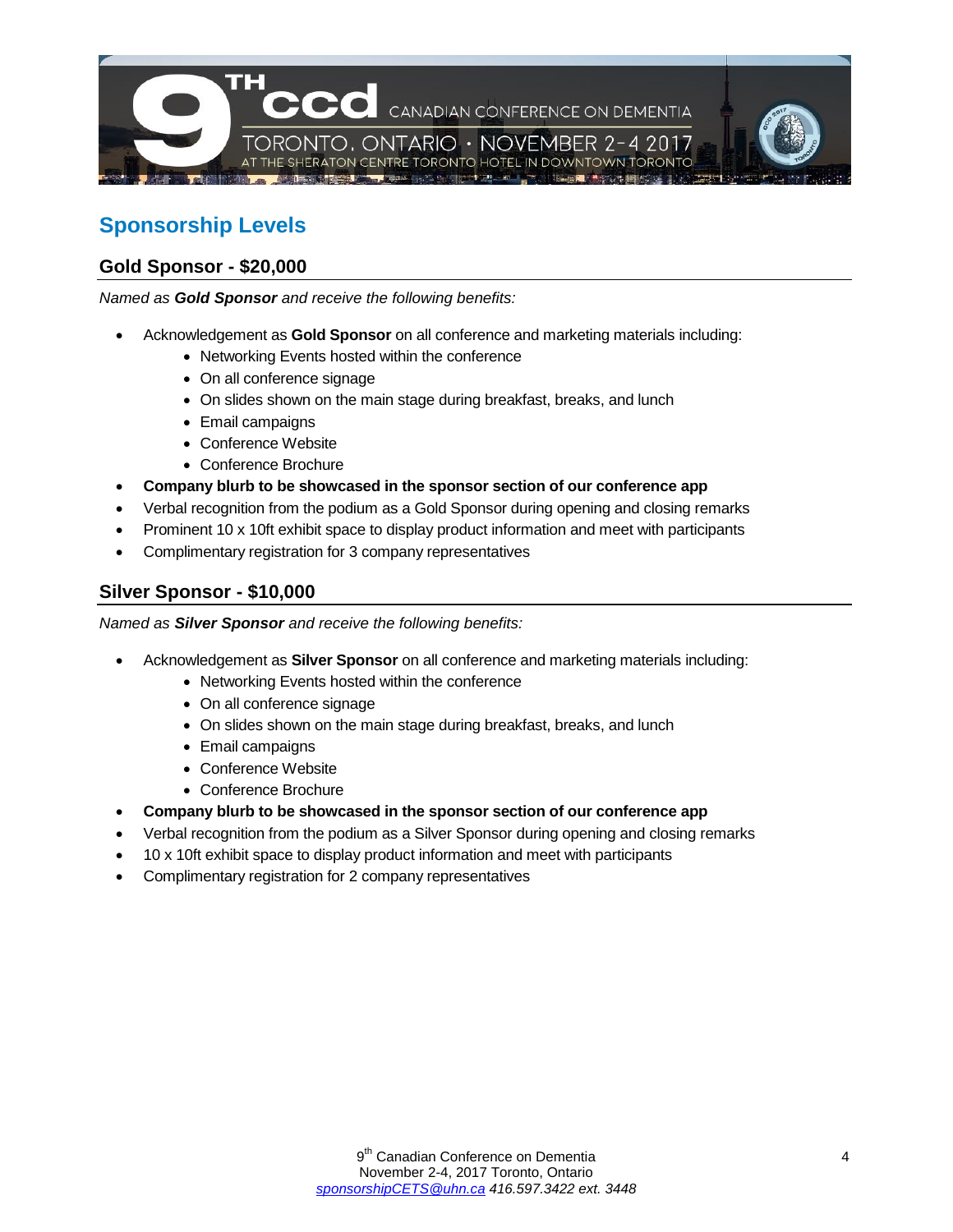

## **Sponsorship Levels**

### **Bronze Sponsor - \$5,000**

*Named as Bronze Sponsor and receive the following benefits:* 

- Acknowledgement as **Bronze Sponsor** on all conference and marketing materials including:
	- Networking Events hosted within the conference
	- On all conference signage
	- On slides shown on the main stage during breakfast, breaks, and lunch
	- Conference Brochure
- **Company blurb to be showcased in the sponsor section of our conference app**
- Verbal recognition from the podium as a Bronze Sponsor during opening and closing remarks
- 10 x 10ft exhibit space to display product information and meet with participants
- Complimentary registration for 1 company representative

### **Exhibitor - \$2,000**

- Corporate name used in acknowledgement of sponsors within the registration package
- 10ft x 10ft table-top exhibit space to display product information and meet with participants Exhibitors who wish to attend the conference sessions must register and pay registration fees

**\*** *If you have specific or creative sponsorship ideas please let us know. We will do our best to accommodate your needs*.